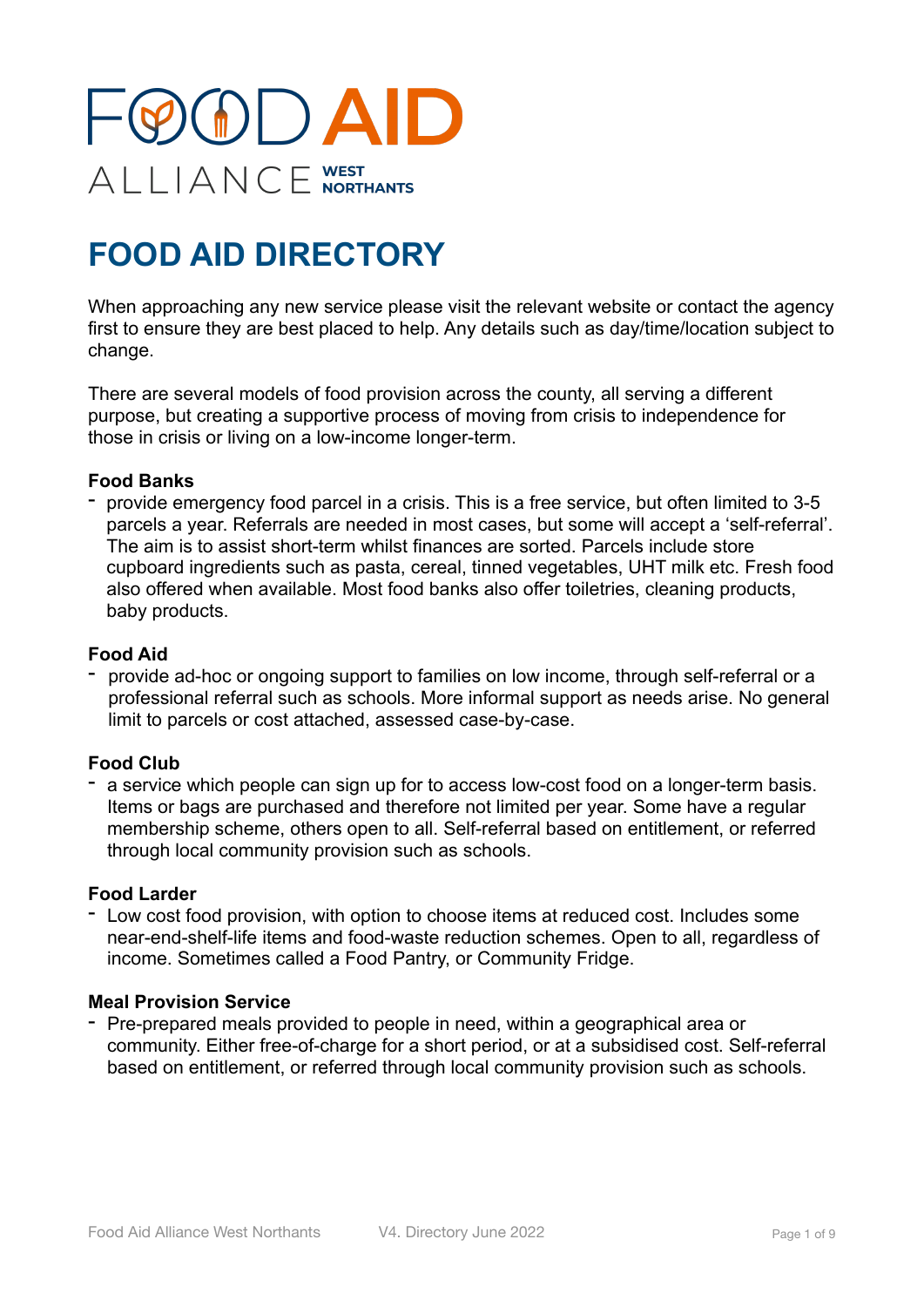## **- FOOD BANKS**

## **NORTHAMPTON FOOD BANK @RESTORE NORTHAMPTON (TOWN CENTRE)**

| <b>Referral Process</b> | Registered professionals refer through secure online RESTORE Referral System.<br>For those in financial crisis. Up to 5 parcels a year @ Northampton Food Bank |
|-------------------------|----------------------------------------------------------------------------------------------------------------------------------------------------------------|
| Day & Time              | Tuesday 11.30am-1.30pm                                                                                                                                         |
| Location                | Re:store Northampton, 42 Sheep Street, NN1 2LZ                                                                                                                 |
| <b>Website/Contact:</b> | www.restorenorthampton.org.uk<br>Tel. 01604 328046 / foodbank@restorenorthampton.org.uk                                                                        |

#### **NORTHAMPTON FOOD BANK @ SPINNEY HILL**

| <b>Referral Process</b> | Registered professionals refer through secure online RESTORE Referral System.<br>For those in financial crisis. Up to 5 parcels a year @ Northampton Food Bank |
|-------------------------|----------------------------------------------------------------------------------------------------------------------------------------------------------------|
| Day & Time              | Monday 12pm-2pm                                                                                                                                                |
| Location                | Seventh Day Adventist, 74 Highlands Ave, Spinney Hill, NN3 6BQ                                                                                                 |
| <b>Website/Contact:</b> | www.restorenorthampton.org.uk                                                                                                                                  |

#### **NORTHAMPTON FOOD BANK @ BRIAR HILL**

| <b>Referral Process</b> | Registered professionals refer through secure online RESTORE Referral System.<br>For those in financial crisis. Up to 5 parcels a year @ Northampton Food Bank |
|-------------------------|----------------------------------------------------------------------------------------------------------------------------------------------------------------|
| Day & Time              | Wednesday 12pm-2pm                                                                                                                                             |
| Location                | The Springs, Briar Hill, Northampton, NN4 8SX                                                                                                                  |
| <b>Website/Contact:</b> | www.restorenorthampton.org.uk                                                                                                                                  |

#### **NORTHAMPTON FOOD BANK @ FAR COTTON**

| <b>Referral Process</b> | Registered professionals refer through secure online RESTORE Referral System.<br>For those in financial crisis. Up to 5 parcels a year @ Northampton Food Bank |
|-------------------------|----------------------------------------------------------------------------------------------------------------------------------------------------------------|
| Day & Time              | Thursday 2-4pm                                                                                                                                                 |
| Location                | Food Aid Far Cotton, St Mary's Church, Towcester Road, NN4 8EZ                                                                                                 |
| <b>Website/Contact:</b> | www.restorenorthampton.org.uk                                                                                                                                  |

#### **NORTHAMPTON FOOD BANK @ EASTFIELD**

| <b>Referral Process</b> | Registered professionals refer through secure online RESTORE Referral System.<br>For those in financial crisis. Up to 5 parcels a year @ Northampton Food Bank |
|-------------------------|----------------------------------------------------------------------------------------------------------------------------------------------------------------|
| Day & Time              | Friday 9am-12pm                                                                                                                                                |
| Location                | St Albans the Martyr Church, Broadmead Avenue, Eastfield, NN3 3RA                                                                                              |
| <b>Website/Contact:</b> | www.restorenorthampton.org.uk                                                                                                                                  |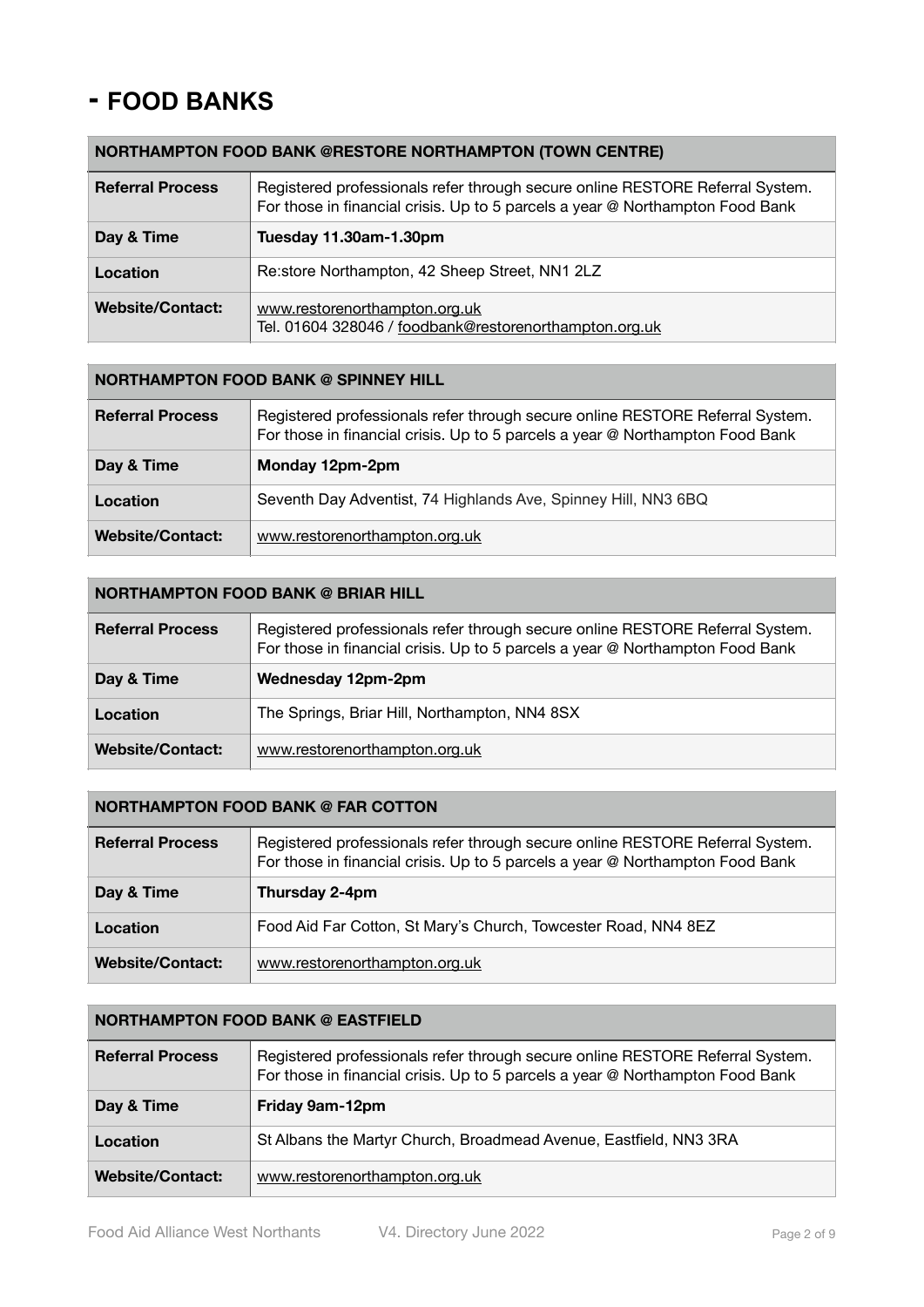| <b>NORTHAMPTON FOOD BANK @ DUSTON</b> |                                                                                                                                                                |
|---------------------------------------|----------------------------------------------------------------------------------------------------------------------------------------------------------------|
| <b>Referral Process</b>               | Registered professionals refer through secure online RESTORE Referral System.<br>For those in financial crisis. Up to 5 parcels a year @ Northampton Food Bank |
| Day & Time                            | Saturday 10am-12pm                                                                                                                                             |
| Location                              | Duston URC, Main Road, Duston, NN5 6JF                                                                                                                         |
| <b>Website/Contact:</b>               | www.restorenorthampton.org.uk                                                                                                                                  |

## **WESTON FAVELL FOOD BANK**

| <b>Referral Process</b> | Registered Professional referred through TRUSSELL TRUST system.<br>For those in financial crisis. Up to 3 parcels a year |
|-------------------------|--------------------------------------------------------------------------------------------------------------------------|
| Day & Time              | Monday, 1-3pm / Wednesday , 10am - 1pm / Friday, 10am-12pm                                                               |
| Location                | Weston Favell Centre Foodbank, Weston Favell Centre, Northampton, NN3 8JZ                                                |
| <b>Website/Contact:</b> | www.westonfavellcentre.foodbank.org.uk<br>Tel. 01604 402150                                                              |

| <b>SHINE DEVELOPMENT CIC - TOWN CENTRE</b> |                                                                                                                               |
|--------------------------------------------|-------------------------------------------------------------------------------------------------------------------------------|
| <b>Referral Process</b>                    | Self-Referral - see contact below. For those in financial crisis.                                                             |
| Day & Time                                 | Mondays and Thursdays 12 - 3pm                                                                                                |
| Location                                   | Shine Development Concept CIC, 38 - 40 Kettering Road, NN1 4AH                                                                |
| <b>Website/Contact:</b>                    | https://shinedevelopmentconceptcic.com/food-parcel-booking/<br>Email Referral: referrals@shinecic.org.uk or call 07737593291. |

| <b>IMPACT NOW</b>       |                                                                                                             |
|-------------------------|-------------------------------------------------------------------------------------------------------------|
| <b>Referral Process</b> | Self referral or by professionals. For those in financial crisis. Additional support<br>available.          |
| Day & Time              | Delivery any day, by arrangement                                                                            |
| Location                | 1 Horsley Road, Northampton, NN2 6LJ - delivery to NN1, NN2, NN3, NN4, NN5                                  |
| <b>Website/Contact:</b> | Email Referral: admin@impact-now.org.uk<br>Contact person:- Nike Pedro -07538449126 / www.impact-now.org.uk |

| <b>HOLY GHOST ZONE - TOWN CENTRE</b> |                                                                   |
|--------------------------------------|-------------------------------------------------------------------|
| <b>Referral Process</b>              | Self Referral - see contact below. For those in financial crisis. |
| Day & Time                           | Friday, 2-3pm                                                     |
| Location                             | HOLY GHOST ZONE, 19 Abington Square, Northampton NN1 4AE          |
| <b>Website/Contact:</b>              | Joke Alake info@hgznorthampton.org.uk / 01604 636266              |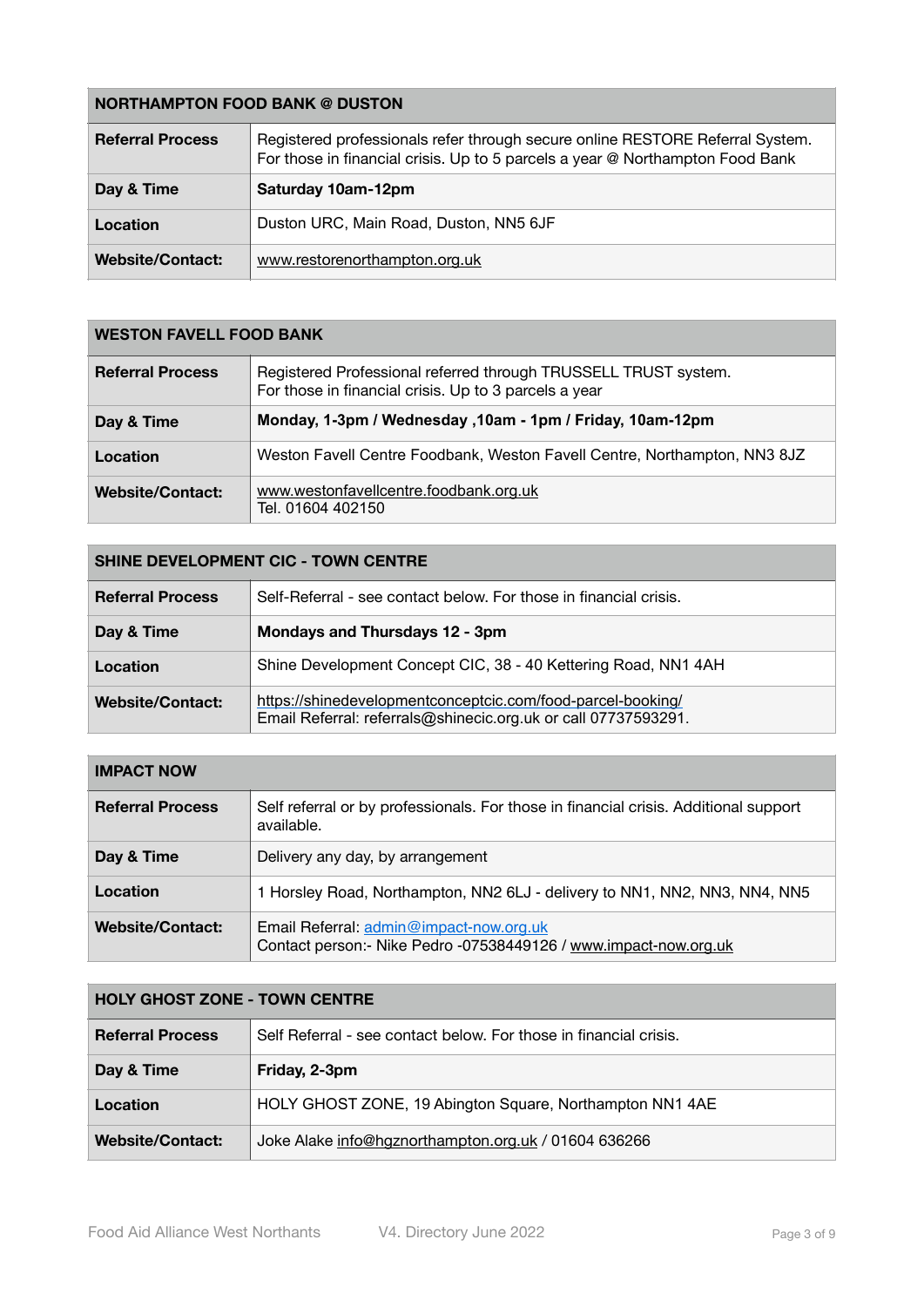| <b>HAPPY TO HELP (CIC) on behalf of Northamptonshire Partnership Homes</b> |                                                                                                                                     |
|----------------------------------------------------------------------------|-------------------------------------------------------------------------------------------------------------------------------------|
| <b>Referral Process</b>                                                    | Northamptonshire Partnership Homes tenant experiencing financial difficulty, by<br>referral from NPH team. Max 6 requests per year. |
| When & How                                                                 | Delivered Mon-Fri, 9am-4pm, by arrangement                                                                                          |
| Cost                                                                       | Free, based on eligibility                                                                                                          |
| <b>Website/Contact:</b>                                                    | Contact 03003307003 or email: happytohelp@nph.org.uk                                                                                |

| <b>TOWCESTER FOOD BANK</b> |                                                                           |
|----------------------------|---------------------------------------------------------------------------|
| <b>Referral Process</b>    | Self referral or registered professionals                                 |
| Day & Time                 | Tuesday, 12-2pm / Friday, 10.30am-12.30pm, or by arrangement in emergency |
| Location                   | St. John Ambulance Hall, Islington Road, Towcester NN12 6AU               |
| <b>Website/Contact:</b>    | 07724 832043 (leave name & number) www.towcester.foodbank.org.uk          |

| <b>DAVENTRY FOOD BANK</b> |                                                                               |
|---------------------------|-------------------------------------------------------------------------------|
| <b>Referral Process</b>   | Registered Professional referred through Daventry Food Bank system            |
| Day & Time                | Monday 10.30am-12.30pm / Wed 10.30am-12.30pm / Friday 10.30am-12.30pm         |
| Location                  | 18A Benbow Close, Daventry, NN11 4JP                                          |
| <b>Website/Contact:</b>   | Contact number: 01327 577851<br>Website: https://www.daventryfoodbank.org.uk/ |

## **BRACKLEY FOOD BANK**

| <b>Referral Process</b> | Professional assessment required, e-copy of completed voucher sent to<br>enquiries@brackleyfoodbank.org |
|-------------------------|---------------------------------------------------------------------------------------------------------|
| <b>Details</b>          | Delivery for all, by arrangement                                                                        |
| <b>Website/Contact:</b> | www.brackleyfoodbank.org 01869 810687                                                                   |

**Continued on next page - Food Aid**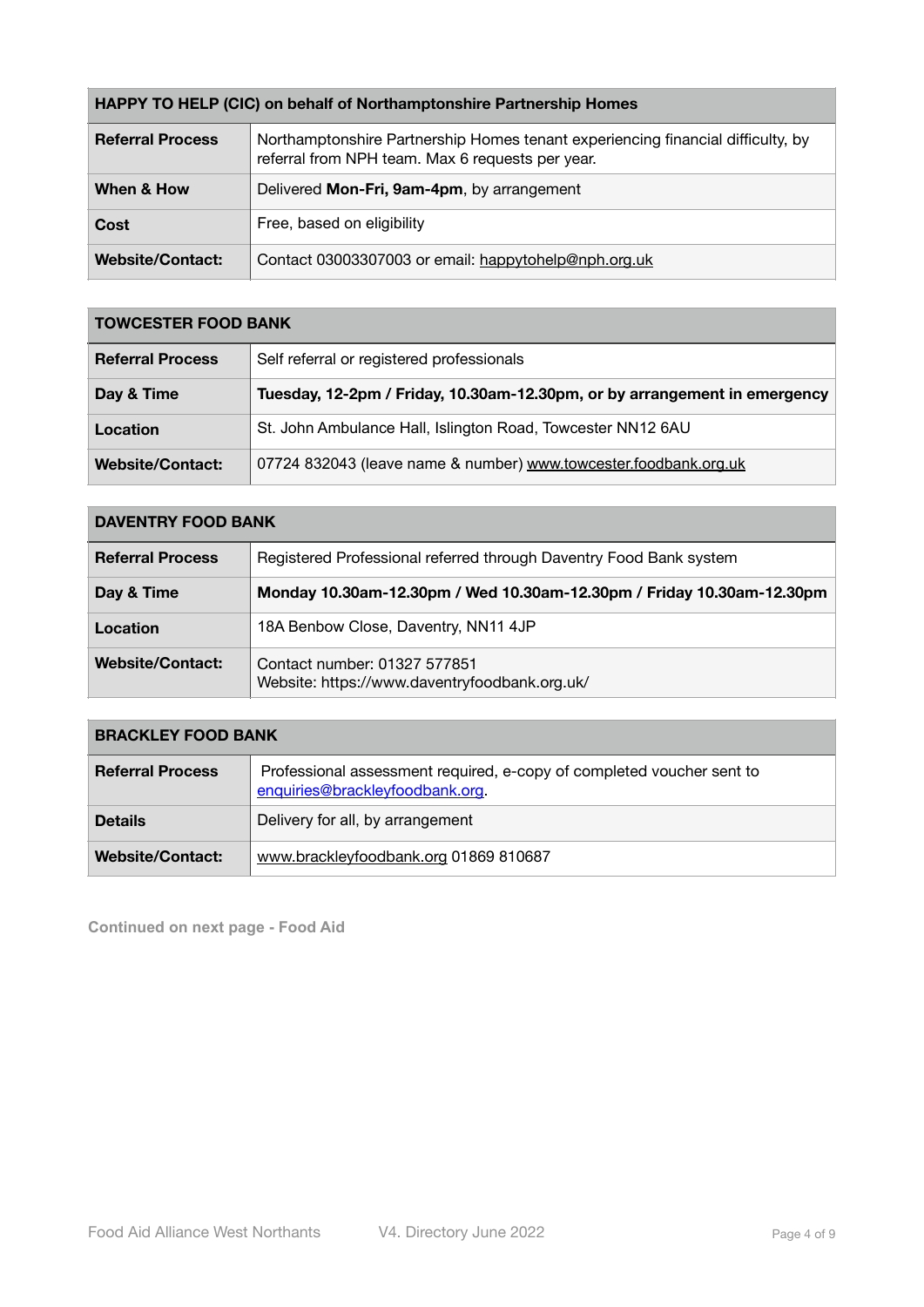## **- FOOD AID**

| <b>FOOD AID FAR COTTON</b> |                                                                                                                                              |
|----------------------------|----------------------------------------------------------------------------------------------------------------------------------------------|
| <b>Who Can Access</b>      | Focused on Far Cotton, Briar Hill & Surrounding area, on low-income or short-<br>term financial needs - referral from schools/other agencies |
| Day & Time                 | Delivery or collection by arrangement                                                                                                        |
| Location                   | Food Aid Far Cotton, St Mary's Church, Towcester Road, NN4 8EZ                                                                               |
| <b>Website/Contact:</b>    | 07943 054874 admin@foodaidfarcotton.co.uk                                                                                                    |

### **MCCARTHY DIXON FOUNDATION**

| <b>Who Can Access</b>   | Referral through registered agencies including schools, mental health team and<br>NCC - based on low income or vulnerable families |
|-------------------------|------------------------------------------------------------------------------------------------------------------------------------|
| Day & Time              | Delivery by arrangement                                                                                                            |
| Location                | Swan & Helmet Pub, 65 Grove Road, NN1 3LJ                                                                                          |
| <b>Website/Contact:</b> | https://mccarthydixon.org.uk<br>Tel. 01604 532121, email teresa@mcarthydixon.org.uk                                                |

#### **4U COMMUNITY CAFE @ KINGSTHORPE**

| <b>Who Can Access</b>   | Focused on St David's and Kingsthorpe, on low-income or short-term financial<br>needs. Cafe open Tue/Thu/Sat. Food Aid available Tue & Sat only |
|-------------------------|-------------------------------------------------------------------------------------------------------------------------------------------------|
| Day & Time              | Tuesday, 9am-11am / Thursday 9am-11am / Saturday 9am-11am.                                                                                      |
| Location                | St David's Church hall, Eastern Avenue South, NN2 7QB. Delivery by arrangement                                                                  |
| <b>Website/Contact:</b> | Cheryll Lowe, 07916 264317                                                                                                                      |

## **CASTLE HILL URC**

| <b>Who Can Access</b>   | Referral through Spring Lane School or Self Referral. For those in financial crisis. |
|-------------------------|--------------------------------------------------------------------------------------|
| Day & Time              | Collection or Delivery, Monday & Fridays 10am-12pm                                   |
| Location                | Castle Hill URC, Doddridge Street                                                    |
| <b>Website/Contact:</b> | Contact Rev Liz Adams / Liz26021979@gmail.com / 07976241858                          |

#### **SPRINGS FAMILY CENTRE**

| <b>Who Can Access</b>   | Based on Spring Boroughs but also wider town if accessing services/working with<br>Springs Family Centre. Self referral or registered professional referral." |
|-------------------------|---------------------------------------------------------------------------------------------------------------------------------------------------------------|
| Day & Time              | By Appointment only. Monday / Wednesday / Saturday                                                                                                            |
| Location                | Springs Family Centre, 9 Tower Street, Spring Boroughs, NN1 2SN                                                                                               |
| Cost                    | Free, based on eligibility.                                                                                                                                   |
| <b>Website/Contact:</b> | springsfc@yahoo.co.uk or 07703 185740. www.springsfamily.org.uk                                                                                               |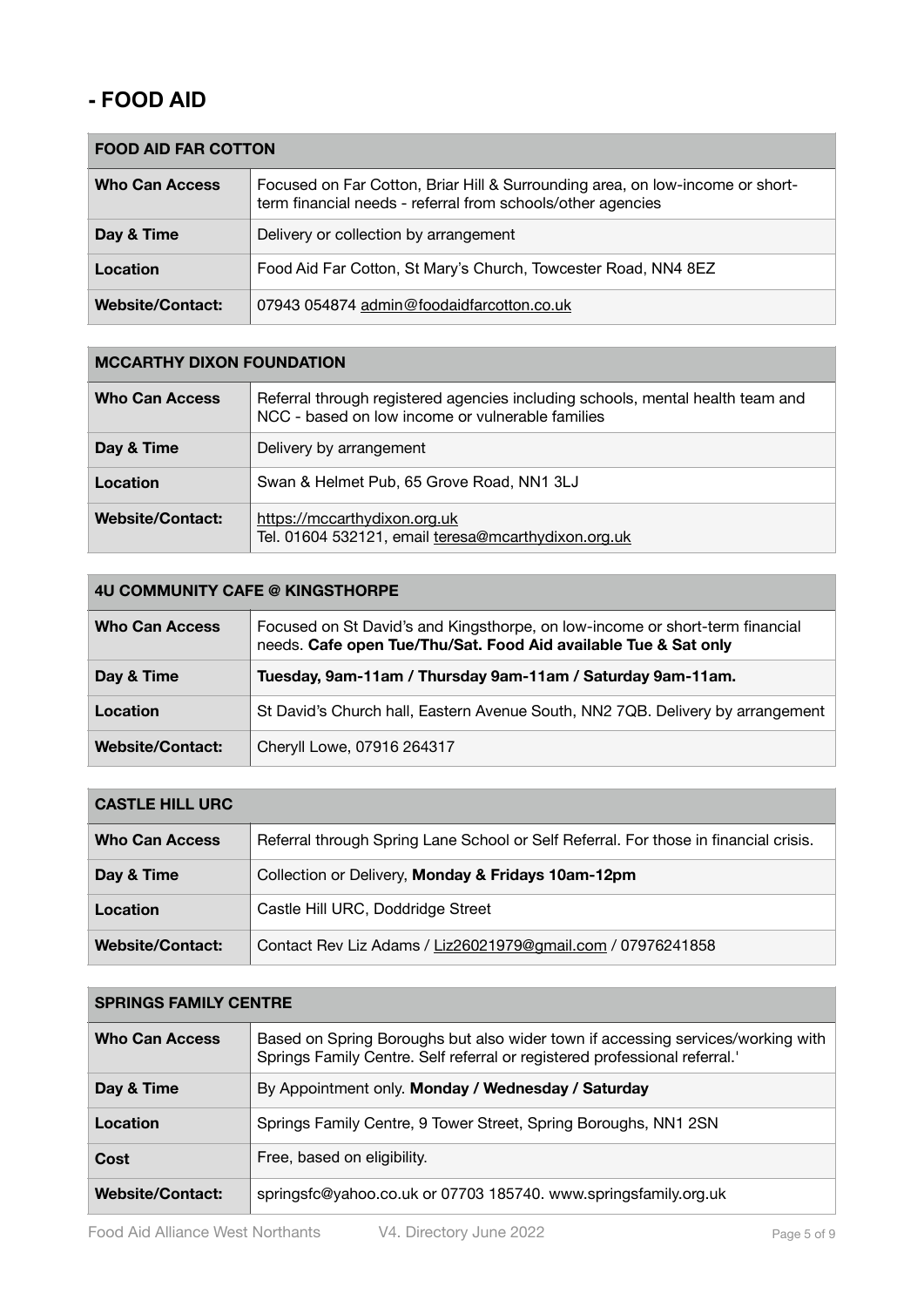| <b>BUGBROOKE COMMUNITY CAFE CIC</b> |                                                                    |
|-------------------------------------|--------------------------------------------------------------------|
| <b>Who Can Access</b>               | Focused on Bugbrooke, on low-income or short-term financial needs. |
| <b>Opening Times</b>                | Monday & Friday, 2.30pm-3.30pm                                     |
| Location                            | Sunday School Rooms, Church Lane, Bugbrooke, NN7 3PB               |
| <b>Website/Contact:</b>             | David Clayson, 07802 333908                                        |

#### **UNITED AFRICAN ASSOCIATION**

| <b>Who Can Access</b>   | Self referral and referral by professionals. Provision to African and Caribbean<br>communities, specialising in African food. |
|-------------------------|-------------------------------------------------------------------------------------------------------------------------------|
| Day & Time              | Saturdays 11am to 1pm                                                                                                         |
| Location                | Leicester Street Community Room, Leicester Street, Northampton, NN1 3RS                                                       |
| <b>Website/Contact:</b> | http://www.uaassociation.org/<br>Contact: 07932519532                                                                         |

## **AFRIBANK (ZIMWOMEN)**

| <b>Who Can Access</b>   | Self referral and referral by professionals. Focused on Zimbabwean communities  |
|-------------------------|---------------------------------------------------------------------------------|
| Day & Time              | Friday 4- 6pm                                                                   |
| Location                | Flowey Beauty Palour 120 Wellingborough Rd, NN1 4DR. Delivery by<br>arrangement |
| <b>Website/Contact:</b> | http://www.zimwomenassociation.org<br>Contact 07951 588733 or 01604 945050      |

## **SCCYC FOOD BANK**

| Who can Access          | Open to All. Phone to discuss support - including fresh, Non-perishable<br>storecupboard foods and hot meals, help with shopping, collecting prescriptions. |
|-------------------------|-------------------------------------------------------------------------------------------------------------------------------------------------------------|
| Day & Time              | By Arrangement                                                                                                                                              |
| Location                | Waterside Connect, 35-37 St James Mill Road, St James, Northampton. NN5 5JW                                                                                 |
| <b>Website/Contact:</b> | erika@watersideconnect.com / 07999 030246                                                                                                                   |

## **RBN (Ramgarhia Board Northampton) & MLSS (Midland Langar Seva Society)**

| <b>Who Can Access</b>   | Open to all, on low-income or short-term financial needs. No referral needed |
|-------------------------|------------------------------------------------------------------------------|
| <b>Opening Times</b>    | 1 Saturday a month 11am-1pm. Arrange food parcels any time by arrangement    |
| Location                | RBN Gurdwara and community centre, Cromwell Street, Northampton NN1 2TE      |
| <b>Website/Contact:</b> | Contact Raj 07932 661301 or Inderjit 07710 845623                            |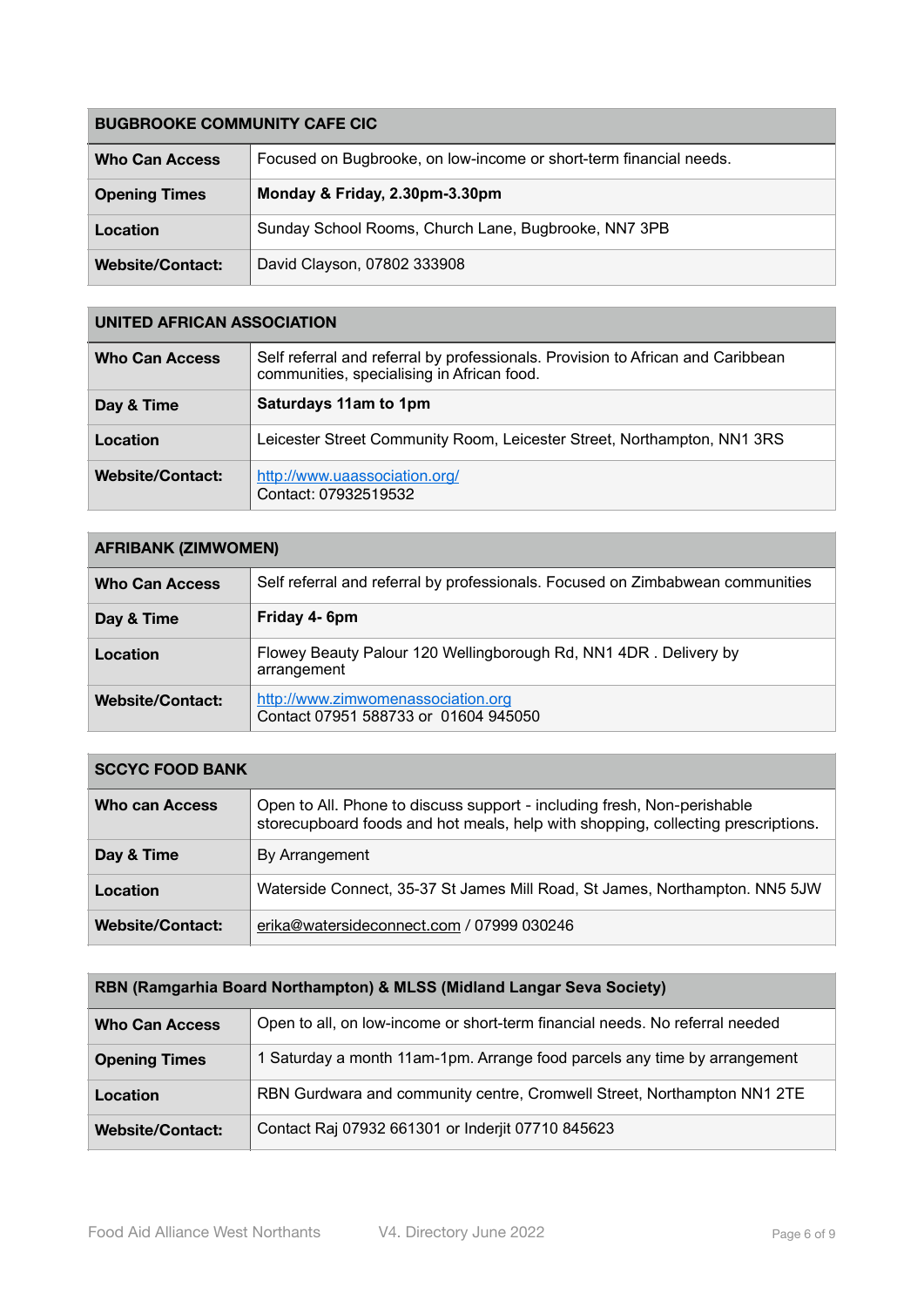## **- FOOD CLUBS & LARDERS**

## **HOPE FOOD CLUB @ KINGS HEATH** Who Can Access | Registration required. Northampton based. Evidence required of low-income (benefits or no-recourse to public funds). **Opening Times** Collect pre-packaged parcel. **Wed 10am-11am Location Free 2 Talk, 14 Park Square, Kings Heath, NN4 7LQ Cost** 210 per month. Subsidised at discretion of Food Club **Website/Contact:** 01604 214300 [www.northamptonhopecentre.org.uk](http://www.northamptonhopecentre.org.uk)

| <b>HOPE FOOD CLUB @ SPRING BOROUGHS</b> |                                                                                                                         |
|-----------------------------------------|-------------------------------------------------------------------------------------------------------------------------|
| <b>Who Can Access</b>                   | Registration required. Northampton based. Evidence required of low-income<br>(benefits or no-recourse to public funds). |
| <b>Opening Times</b>                    | Collect pre-packaged parcel. Wednesday 12pm-1pm                                                                         |
| Location                                | Salvation Army, Tower Street, Spring Boroughs, NN1 2SN                                                                  |
| Cost                                    | £10 per month. Subsidised at discretion of Food Club                                                                    |
| <b>Website/Contact:</b>                 | 01604 214300 www.northamptonhopecentre.org.uk                                                                           |

#### **HOPE FOOD CLUB @ BLACKTHORN**

| <b>Who Can Access</b>   | Registration required. Northampton based. Evidence required of low-income<br>(benefits or no-recourse to public funds). |
|-------------------------|-------------------------------------------------------------------------------------------------------------------------|
| <b>Opening Times</b>    | Collect pre-packaged parcel. Wednesday 10am-11.30am                                                                     |
| Location                | Blackthorn Community Centre, Longmead Court, NN3 8QD                                                                    |
| Cost                    | £10 per month. Subsidised at discretion of Food Club                                                                    |
| <b>Website/Contact:</b> | 01604 214300 www.northamptonhopecentre.org.uk                                                                           |

| <b>MCCARTHY DIXON FOUNDATION (Swan &amp; Helmet)</b> |                                                                                                                        |
|------------------------------------------------------|------------------------------------------------------------------------------------------------------------------------|
| <b>Who Can Access</b>                                | Registration required. Northampton based. Evidence required of low-income<br>(benefits or no-recourse to public funds) |
| <b>Opening Times</b>                                 | Monday - Friday 4pm-7pm<br>Saturday & Sunday 12pm-2pm                                                                  |
| Location                                             | Swan & Helmet Pub, 65 Grove Road, NN1 3LJ                                                                              |
| Cost                                                 | 8 items £5 and 16 items for £10 (choose own items)                                                                     |
| <b>Website/Contact:</b>                              | Tel. 01604 532121, email teresa@mcarthydixon.org.uk / mccarthydixon.org.uk                                             |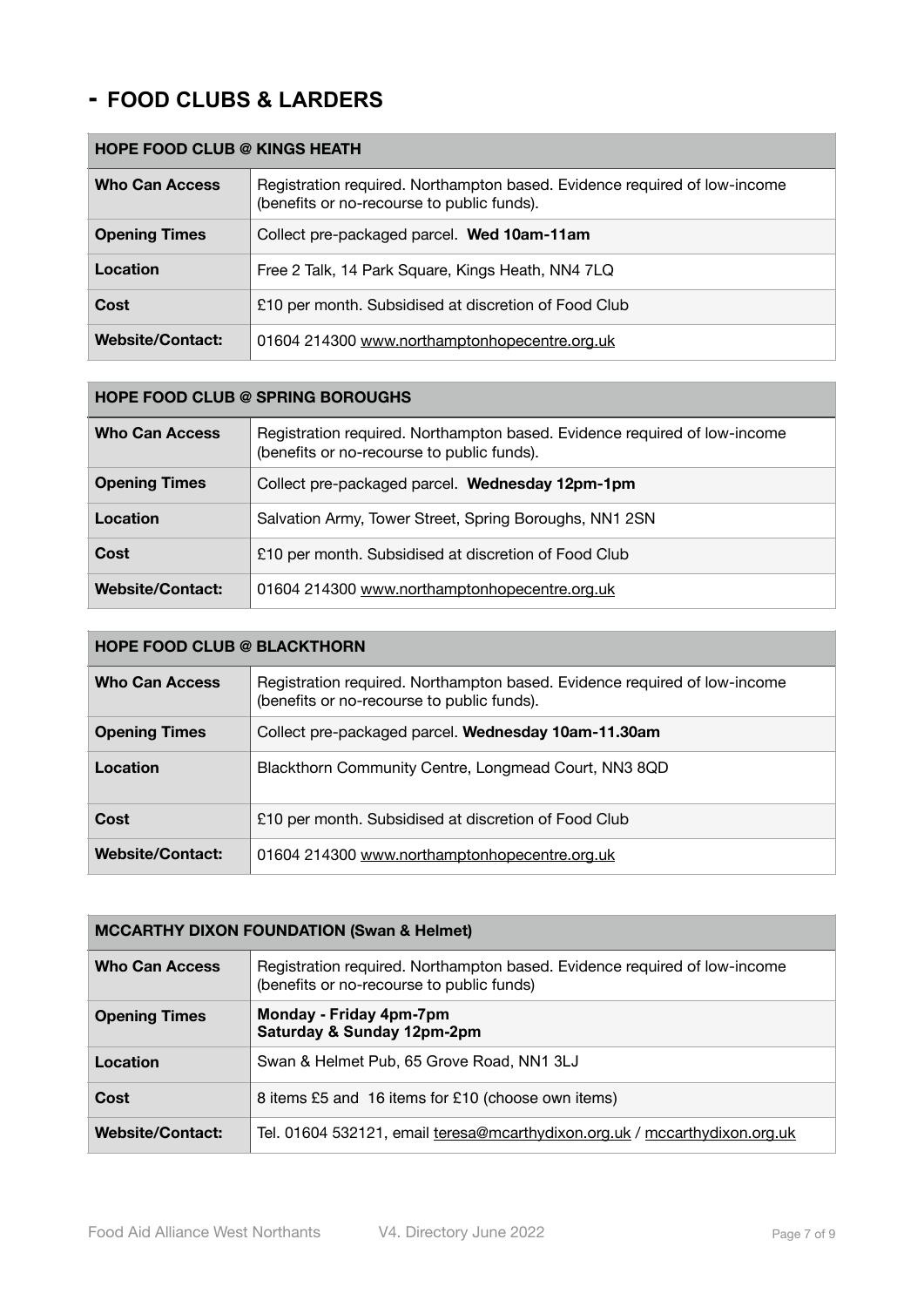### **ROADE COMMUNITY LARDER (SOFEA)**

| When & How              | Collect from Roade Village Hall, Bailey Brooks Road, Roade or delivery by<br>arrangement |
|-------------------------|------------------------------------------------------------------------------------------|
| Cost                    | £10 joining fee, £3.50 per week                                                          |
| <b>Website/Contact:</b> | Miranda@sofea.uk.com 07974919221                                                         |

## **BRACKLEY COMMUNITY LARDER (SOFEA)**

| <b>Who Can Access</b>   | Open to anyone, reducing food waste - not means tested                    |
|-------------------------|---------------------------------------------------------------------------|
| When & How              | Collect from Egerton Hall, Juno Cres, Brackley or delivery by arrangement |
| Cost                    | £10 joining fee, £3.50 per week                                           |
| <b>Website/Contact:</b> | Miranda@sofea.uk.com 07974919221                                          |

### **TOWCESTER COMMUNITY LARDER (SOFEA)**

| <b>Who Can Access</b>   | Open to anyone, reducing food waste - not means tested                                                         |
|-------------------------|----------------------------------------------------------------------------------------------------------------|
| When & How              | Collect from Towcester Town Football Supporters Club 19 Islington Road<br>Towcester or delivery by arrangement |
| Cost                    | £10 joining fee, £3.50 per week                                                                                |
| <b>Website/Contact:</b> | katieswain1@googlemail.com / 07949 442257                                                                      |

## **- MEAL PROVISION**